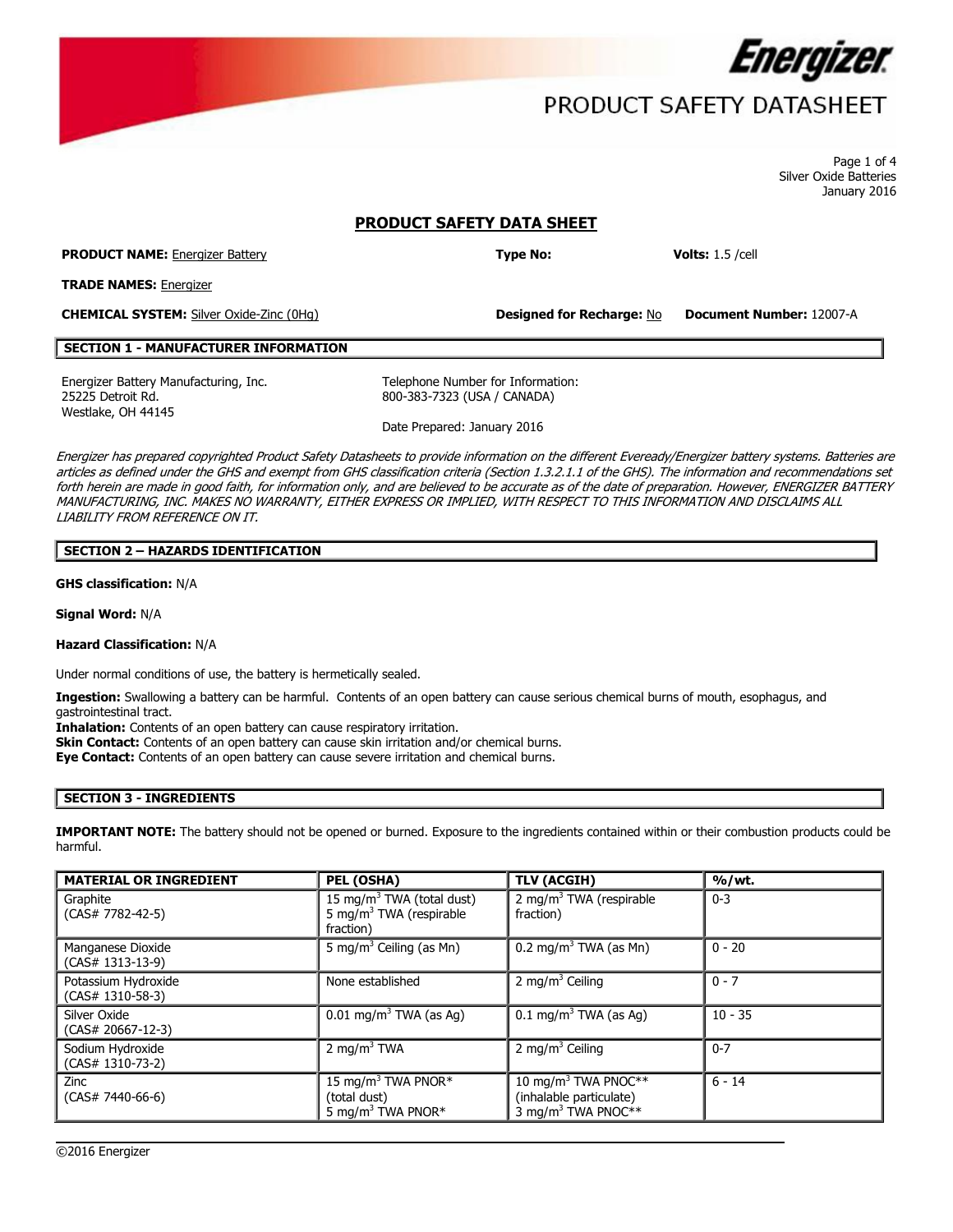

# PRODUCT SAFFTY DATASHFFT

 Page 2 of 4 Silver Oxide Batteries January 2016

|                                                           | (respirable fraction) | (respirable particulate) |           |
|-----------------------------------------------------------|-----------------------|--------------------------|-----------|
| Non-Hazardous Components                                  |                       |                          |           |
| <b>Steel</b>                                              | None established      | None established         | $30 - 35$ |
| (iron CAS# 65997-19-5)<br>Water, Paper, Plastic and Other | None established      | None established         | Balance   |

\* PNOR: Particulates not otherwise regulated

\*\*PNOC: Particulates not otherwise classified

## **SECTION 4 – FIRST AID MEASURES**

 **Ingestion:** Do not induce vomiting or give food or drink. Seek medical attention immediately. CALL NATIONAL BATTERY INGESTION HOTLINE for advice and follow-up (202-625-3333) collect day or night.

**Inhalation:** Provide fresh air and seek medical attention.

 **Skin Contact:** Remove contaminated clothing and wash skin with soap and water. If a chemical burn occurs or if irritation persists, seek medical attention.

**Eye Contact:** Immediately flush eyes thoroughly with water for at least 15 minutes, lifting upper and lower lids, until no evidence of the chemical remains. Seek medical attention.

## **SECTION 5 - FIRE FIGHTING MEASURES**

 In case of fire, it is permissible to use any class of extinguishing medium on these batteries or their packing material. Cool exterior of batteries if exposed to fire to prevent rupture.

Fire fighters should wear self-contained breathing apparatus.

#### **SECTION 6 - ACCIDENTAL RELEASE MEASURES**

To cleanup leaking batteries:

**Ventilation Requirements:** Room ventilation may be required in areas where there are open or leaking batteries.

 Battery materials should be collected in a leak-proof container. **Eye Protection:** Wear safety glasses with side shields if handling an open or leaking battery. **Gloves:** Use neoprene or natural rubber gloves if handling an open or leaking battery.

#### **SECTION 7 - HANDLING AND STORAGE**

**Storage:** Store in a cool, well ventilated area. Elevated temperatures can result in shortened battery life.

**Mechanical Containment:** If potting or sealing the battery in an airtight or watertight container is required, consult your Energizer Battery Manufacturing, Inc. representative for precautionary suggestions. Batteries normally evolve hydrogen which, when combined with oxygen from the air, can produce a combustible or explosive mixture unless vented. If such a mixture is present, short circuits, high temperature, or static sparks can cause an ignition.

Do not obstruct safety release vents on batteries. Encapsulation (potting) of batteries will not allow cell venting and can cause high pressure rupture.

**Handling:** Accidental short circuit for a few seconds will not seriously affect the battery. Prolonged short circuit will cause the battery to lose energy, and can cause the safety release vent to open. Sources of short circuits include jumbled batteries in bulk containers, metal jewelry, metal covered tables or metal belts used for assembly of batteries into devices.

If soldering or welding to the battery is required, consult your Energizer Battery Manufacturing, Inc. representative for proper precautions to prevent seal damage or short circuit.

 **Charging:** This battery is manufactured in a charged state. It is not designed for recharging. Recharging can cause battery leakage or, in some cases, high pressure rupture. Inadvertent charging can occur if a battery is installed backwards.

 **Labeling:** If the Eveready / Energizer Battery label or package warnings are not visible, it is important to provide a package and/or device label stating: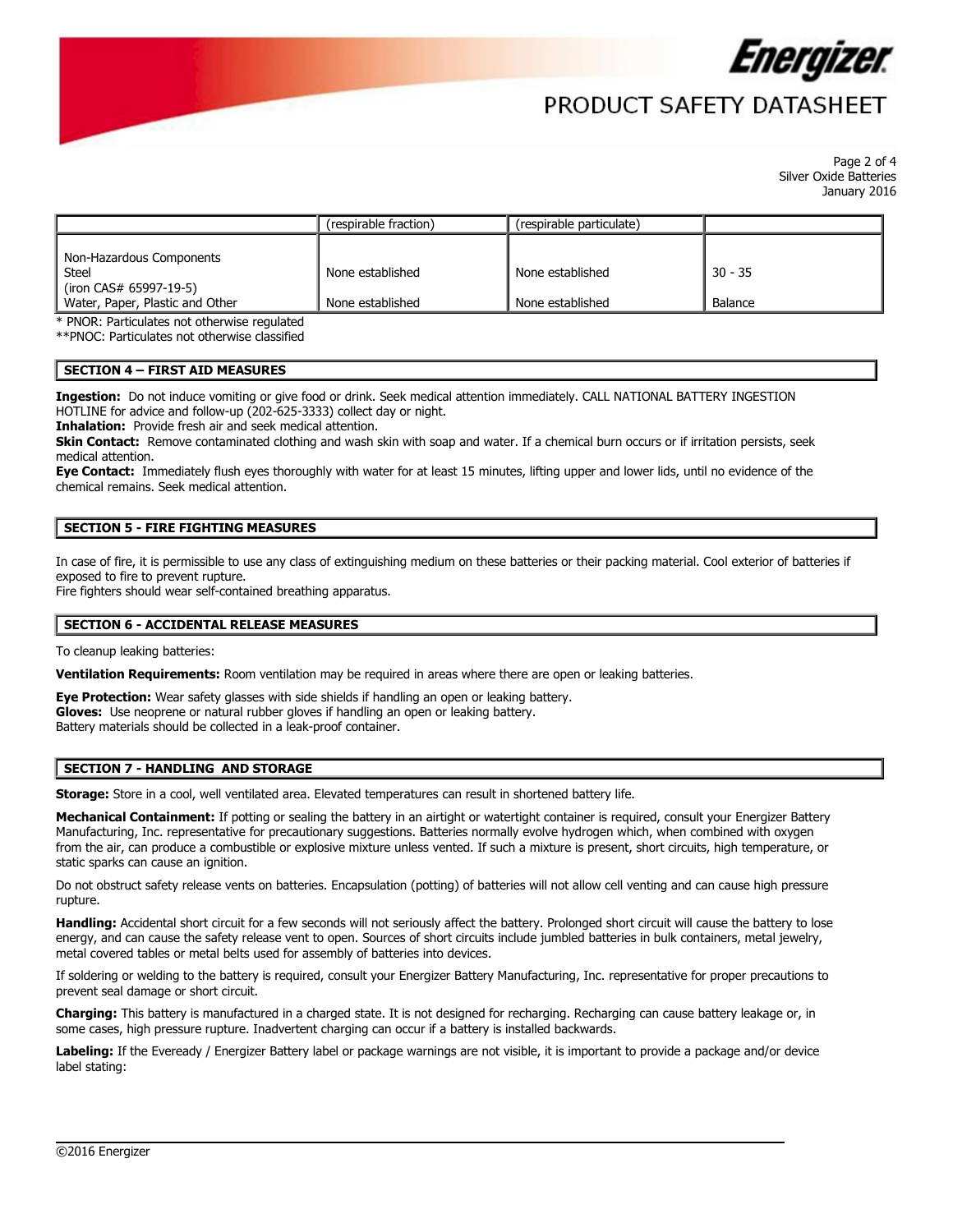

# PRODUCT SAFETY DATASHEET

 Page 3 of 4 Silver Oxide Batteries January 2016

 **Replace all batteries at the same time. WARNING:** do not install backwards, charge, put in fire, or mix with other battery types. May explode or leak causing injury.

Where accidental ingestion of small batteries is possible, the label should include:

Keep away from small children. If swallowed, promptly see doctor; have doctor phone (202) 625-3333 collect.

# **SECTION 8 - EXPOSURE CONTROLS/PERSONAL PROTECTION**

**Ventilation Requirements:** Not necessary under normal conditions.

**Respiratory Protection:** Not necessary under normal conditions.

**Eye Protection:** Not necessary under normal conditions.

**Gloves:** Not necessary under normal conditions.

# **SECTION 9 – PHYSICAL AND CHEMICAL PROPERTIES**

| Appearance (physical state, color, etc.): | Solid object                  |
|-------------------------------------------|-------------------------------|
| Upper Explosive Limits:                   | Not applicable for an Article |
| Lower Explosive Limits                    | Not applicable for an Article |
| Odor                                      | No odor                       |
| Vapor Pressure (mm Hg @ 25°C)             | Not applicable for an Article |
| Odor Threshold                            | No odor                       |
| Vapor Density (Air = $1$ )                | Not applicable for an Article |
| pH                                        | Not applicable for an Article |
| Density $(g/cm^3)$                        | $3.0 - 4.2$                   |
| Melting point/Freezing Point              | Not applicable for an Article |
| Solubility in Water (% by weight)         | Not applicable for an Article |
| Boiling Point @ 760 mm Hg (°C)            | Not applicable for an Article |
| Flash Point                               | Not applicable for an Article |
| Evaporation Rate (Butyl Acetate = $1$ )   | Not applicable for an Article |
| Flammability                              | Not applicable for an Article |
| <b>Partition Coefficient</b>              | Not applicable for an Article |
| Auto-ignition Temperature                 | Not applicable for an Article |
| Decomposition Temperature                 | Not applicable for an Article |
| Viscosity                                 | Not applicable for an Article |